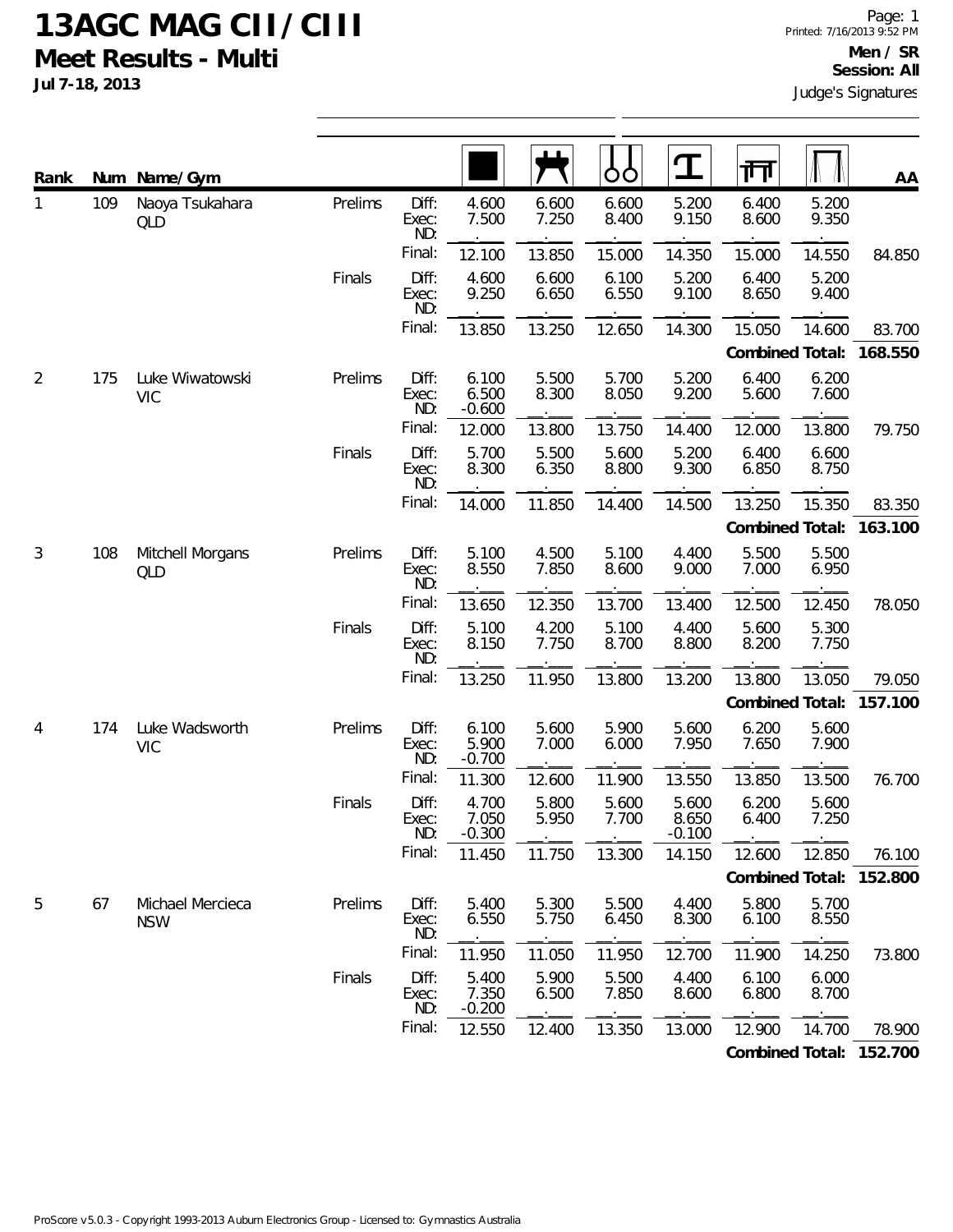**Jul 7-18, 2013**

| Rank |     | Num Name/Gym                   |         |                       |                            |                | ŌÒ             | $\mathbf T$    | 帀               |                | <b>AA</b> |
|------|-----|--------------------------------|---------|-----------------------|----------------------------|----------------|----------------|----------------|-----------------|----------------|-----------|
| 6    | 170 | Jimmy Macarios<br><b>VIC</b>   | Prelims | Diff:<br>Exec:<br>ND: | 4.700<br>6.850<br>$-0.100$ | 4.200<br>6.950 | 4.900<br>7.700 | 4.400<br>9.000 | 4.100<br>6.300  | 4.200<br>6.050 |           |
|      |     |                                |         | Final:                | 11.450                     | 11.150         | 12.600         | 13.400         | 10.400          | 10.250         | 69.250    |
|      |     |                                | Finals  | Diff:<br>Exec:<br>ND: | 5.100<br>6.600             | 4.600<br>5.000 | 4.800<br>8.150 | 4.400<br>7.850 | 4.300<br>7.250  | 5.300<br>8.200 |           |
|      |     |                                |         | Final:                | 11.700                     | 9.600          | 12.950         | 12.250         | 11.550          | 13.500         | 71.550    |
|      |     |                                |         |                       |                            |                |                |                | Combined Total: |                | 140.800   |
| 7    | 171 | Kent Pieterse<br><b>VIC</b>    | Prelims | Diff:<br>Exec:<br>ND: | 5.900<br>5.500<br>$-0.500$ |                | 5.100<br>8.100 | 4.800<br>9.350 |                 | 5.000<br>7.350 |           |
|      |     |                                |         | Final:                | 10.900                     |                | 13.200         | 14.150         |                 | 12.350         | 50.600    |
|      |     |                                | Finals  | Diff:<br>Exec:<br>ND: | 6.300<br>5.500<br>$-1.100$ |                | 5.600<br>7.850 | 4.800<br>9.450 |                 | 5.200<br>8.850 |           |
|      |     |                                |         | Final:                | 10.700                     |                | 13.450         | 14.250         |                 | 14.050         | 52.450    |
|      |     |                                |         |                       |                            |                |                |                | Combined Total: |                | 103.050   |
| 8    | 173 | Philip Stewart<br><b>VIC</b>   | Prelims | Diff:<br>Exec:<br>ND: | 0.000<br>0.000<br>0.000    | 4.700<br>5.550 | 4.900<br>6.450 |                | 4.200<br>8.250  | 4.000<br>8.550 |           |
|      |     |                                |         | Final:                | 0.000                      | 10.250         | 11.350         |                | 12.450          | 12.550         | 46.600    |
|      |     |                                | Finals  | Diff:<br>Exec:<br>ND: |                            | 3.700<br>6.650 | 3.900<br>7.050 |                | 4.200<br>7.850  | 4.200<br>8.000 |           |
|      |     |                                |         | Final:                |                            | 10.350         | 10.950         |                | 12.050          | 12.200         | 45.550    |
|      |     |                                |         |                       |                            |                |                |                | Combined Total: |                | 92.150    |
| 9    | 107 | Mitchell Jones<br><b>QLD</b>   | Prelims | Diff:<br>Exec:<br>ND: |                            | 5.500<br>6.450 | 5.200<br>7.400 | 4.400<br>8.950 |                 |                |           |
|      |     |                                |         | Final:                |                            | 11.950         | 12.600         | 13.350         |                 |                | 37.900    |
|      |     |                                | Finals  | Diff:<br>Exec:<br>ND: |                            | 5.100<br>7.150 | 5.200<br>8.500 | 4.400<br>8.850 |                 |                |           |
|      |     |                                |         | Final:                |                            | 12.250         | 13.700         | 13.250         |                 |                | 39.200    |
|      |     |                                |         |                       |                            |                |                |                | Combined Total: |                | 77.100    |
| 10   | 167 | Felipe Hernandez<br><b>VIC</b> | Prelims | Diff:<br>Exec:<br>ND: |                            | 3.300<br>7.750 | 5.100<br>7.250 |                | 3.200<br>6.000  |                |           |
|      |     |                                |         | Final:                |                            | 11.050         | 12.350         |                | 9.200           |                | 32.600    |
|      |     |                                | Finals  | Diff:<br>Exec:<br>ND: |                            | 3.300<br>5.850 | 5.400<br>7.700 |                | 4.200<br>6.550  |                |           |
|      |     |                                |         | Final:                |                            | 9.150          | 13.100         |                | 10.750          |                | 33.000    |
|      |     |                                |         |                       |                            |                |                |                | Combined Total: |                | 65.600    |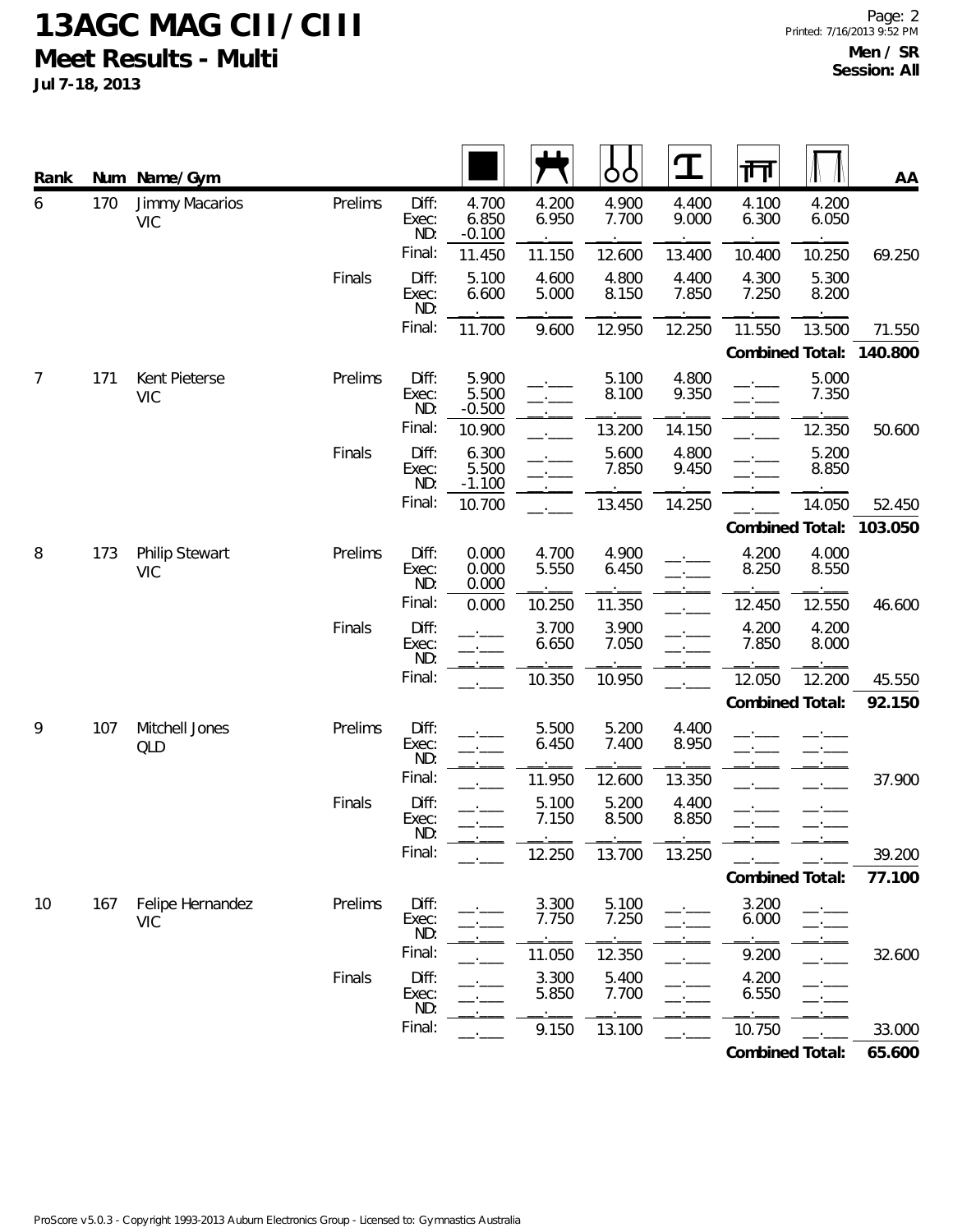**Jul 7-18, 2013**

| Rank |     | Num Name/Gym                        |         |                                 |                          | O<br>O | $\bf{T}$                             | 帀 |                 | AA     |
|------|-----|-------------------------------------|---------|---------------------------------|--------------------------|--------|--------------------------------------|---|-----------------|--------|
| 11   | 168 | Tim Jiang<br><b>VIC</b>             | Prelims | Diff:<br>Exec:<br>ND:<br>Final: | 5.300<br>5.200<br>10.500 |        | 5.200<br>8.200<br>$-0.300$<br>13.100 |   |                 | 23.600 |
|      |     |                                     | Finals  | Diff:<br>Exec:<br>ND:           | 5.100<br>3.350           |        | 5.200<br>8.350<br>$-0.100$           |   |                 |        |
|      |     |                                     |         | Final:                          | 8.450                    |        | 13.450                               |   |                 | 21.900 |
|      |     |                                     |         |                                 |                          |        |                                      |   | Combined Total: | 45.500 |
| 12   | 68  | Prashanth Sellathurai<br><b>NSW</b> | Prelims | Diff:<br>Exec:<br>ND:           | $6.900$<br>$6.300$       |        |                                      |   |                 |        |
|      |     |                                     |         | Final:                          | 13.200                   |        |                                      |   |                 | 13.200 |
|      |     |                                     | Finals  | Diff:<br>Exec:<br>ND:           | 6.600<br>9.050           |        |                                      |   |                 |        |
|      |     |                                     |         | Final:                          | 15.650                   |        |                                      |   |                 | 15.650 |
|      |     |                                     |         |                                 |                          |        |                                      |   | Combined Total: | 28.850 |
| 13   | 200 | Mitchell Nylander<br><b>WA</b>      | Prelims | Diff:<br>Exec:<br>ND:           | 6.200<br>7.200           |        |                                      |   |                 |        |
|      |     |                                     |         | Final:                          | 13.400                   |        |                                      |   |                 | 13.400 |
|      |     |                                     | Finals  | Diff:<br>Exec:<br>ND:           | 5.900<br>7.550           |        |                                      |   |                 |        |
|      |     |                                     |         | Final:                          | 13.450                   |        |                                      |   |                 | 13.450 |
|      |     |                                     |         |                                 |                          |        |                                      |   | Combined Total: | 26.850 |
| 14   | 165 | Jayden Bull<br><b>VIC</b>           | Prelims | Diff:<br>Exec:<br>ND:           |                          |        |                                      |   | 6.200<br>6.750  |        |
|      |     |                                     |         | Final:                          |                          |        |                                      |   | 12.950          | 12.950 |
|      |     |                                     | Finals  | Diff:<br>Exec:<br>ND:           |                          |        |                                      |   | 6.600<br>6.400  |        |
|      |     |                                     |         | Final:                          |                          |        |                                      |   | 13.000          | 13.000 |
|      |     |                                     |         |                                 |                          |        |                                      |   | Combined Total: | 25.950 |
| 15   | 199 | <b>Elliott Cook</b><br>WA           | Prelims | Diff:<br>Exec:<br>ND:           | 6.200<br>6.700           |        |                                      |   |                 |        |
|      |     |                                     |         | Final:                          | 12.900                   |        |                                      |   |                 | 12.900 |
|      |     |                                     | Finals  | Diff:<br>Exec:<br>ND:           | 6.100<br>6.750           |        |                                      |   |                 |        |
|      |     |                                     |         | Final:                          | 12.850                   |        |                                      |   |                 | 12.850 |

**Combined Total: 25.750**